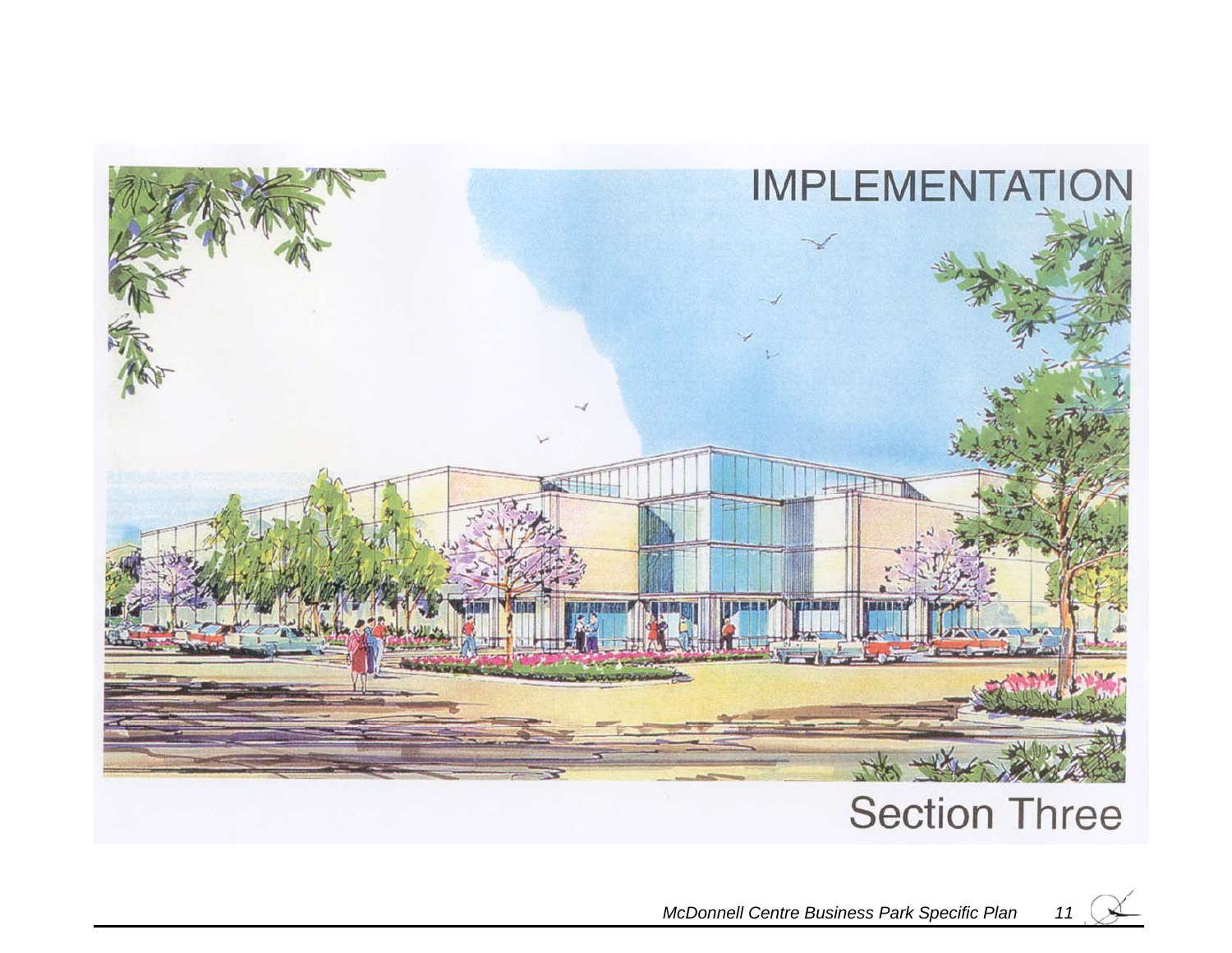

## **Existing Conditions** Exhibit 3 - 2000 Aerial Photograph - Revised 12/2001

North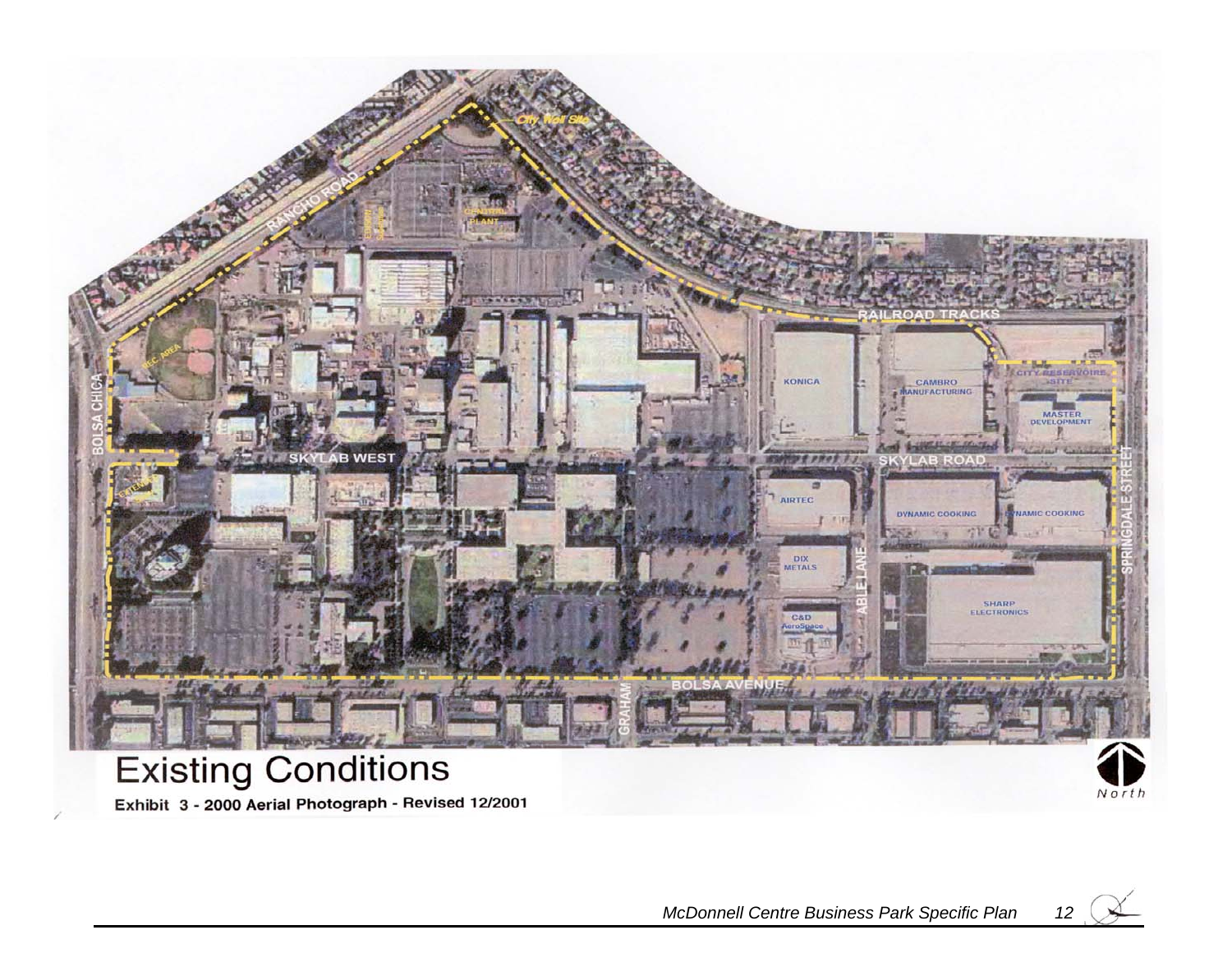### **IMPLEMENTATION**

#### **3.0 ADMINISTRATION**

The City's Director of Planning shall administer the provisions of the McDonnell Centre Business Park Specific Plan in accordance with the State of California Government Code, Subdivision Map Act, the Huntington Beach Municipal Code, and the City's General Plan.

The Specific Plan development procedures, regulations, standards and specifications shall supersede the relevant provisions of the City's Zoning Code (Huntington Beach Zoning and Subdivision Ordinance), as they currently exist or may be amended in the future. Any development regulation and building requirement not addressed in the Specific Plan shall be subject to the City's adopted regulations in place at the time of an individual request.

The Director of Planning shall have the discretion to determine if requests for modification to the Specific Plan are minor or major. Minor modifications or amendments may be accomplished administratively by the Director, with written notification to the City Council and City Administrator. Major amendments will require the processing of a Zoning Text Amendment, subject to the City's processing regulations in place at the time of the request. Minor modifications to the Specific Plan include, but are not limited to:

♦ The addition of information to the exhibits or text which serve to clarify, but do not change the meaning or intent.

- $\bullet$  Changes to the infrastructure (i.e., storm drain, water and sewer systems), as recommended by the City's Director of Public Works.
- The adjustment, addition and/or lot consolidation as addressed in this section of the Specific Plan.
- Modifications to the alignment of the Planning Area boundaries to coincide with specific development plans, as recommended by the City's Director of Planning.

All modifications must be reviewed for compliance with the goals and policies of the City's General Plan, intent of the McDonnell Business Park Specific Plan and consistency with the Environmental Impact Report.

#### **3.1 DEVELOPMENT PHASING PLAN**

The McDonnell Business Park Specific Plan area is designed for maximum flexibility and anticipates that individual development projects will be constructed over a period of years; with no specific target date for completion. Development starts and occupancy will be dictated by market forces and phased accordingly.

A development Phasing Plan (Section 4.5) has been prepared identifying a program of the relative timing of development within each of the Planning Areas. The Phasing Plan also provides a guideline for the construction of community infrastructure and public improvements to adequately service new projects within the Specific Plan area.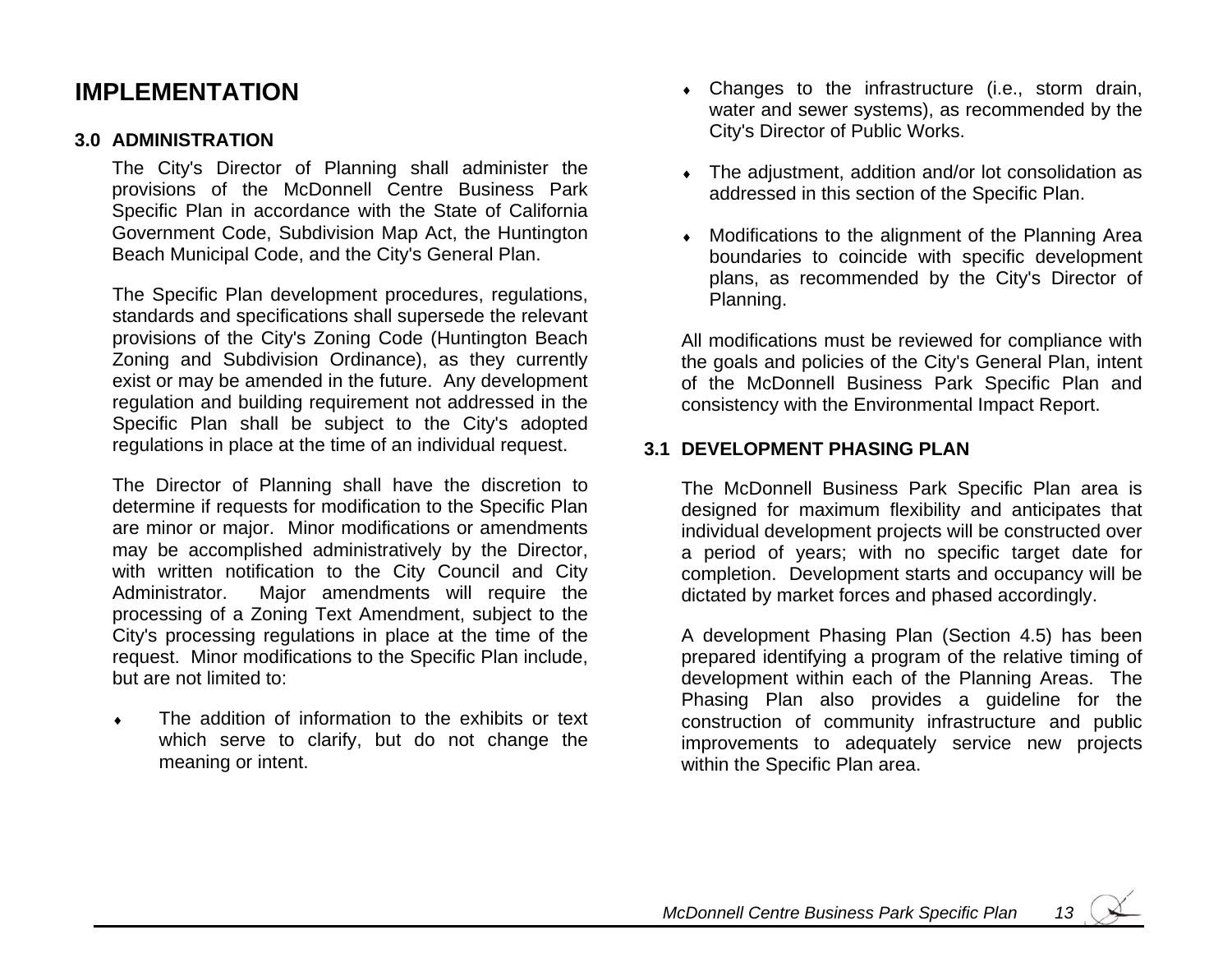#### **3.2 METHODS AND PROCEDURES**

The methods and procedures for implementation of the Specific Plan shall be on a project by project basis. The adoption of the Specific Plan alone will not require infrastructure improvements to the project area. Physic al improvements will only coincide with the recordation of a Parcel Map and/or approval of an individual development project. The Specific Plan is a regulatory document and is not intended to be a Development Agreement.

#### **3.3 MASTER PLAN**

A Master Plan Concept for the project area identifying primary and alternative land uses, circulation system, infrastructure layout, public facilities and landscape scheme has been prepared (Section Four) in conjunction with the Specific Plan. All proposed projects shall be consistent with the intent of the Master Plan Concept.

#### **3.4 PARCEL MAPS**

The project area will be subdivided through a series of Parcel Maps. Parcel Maps shall be prepared consistent with the Master Plan Concept to create developable sites. These maps shall identity the infrastructure and improvements necessary to support the anticipated projects, subject to review by the City's Public Works and Fire Departments.

Upon recordation, Parcel Maps may be further divided and/or adjusted by filing a subsequent Parcel Map or a Lot Line Adjustment, pursuant to the provisions of the Subdivision Map Act. A parcel may be created with or without a specific project plan. A Parcel Map may be approved, or conditionally approved by the Director of Planning and City Engineer, with written notification to

the City Council, providing the proposal is found to be in complia nce with the Specific Plan.

In order to approve a Parcel Map the Director of Planning shall make the following findings:

- The Parcel Map is consistent with the General Plan Land Use Element designation of Industrial (F.A.R. 0.75), the Specific Plan, and all other applicable provisions of the City's adopted codes and regulations; and
- $\bullet$  The site is physically suitable for the type and density of development proposed; and
- The design of the subdivision or the proposed improvements will not cause serious health problems or substantial en vironmental damage or substantially and avoidably injure fish or wildlife or their habitat; and
- The design of the subdivision or the type of improvements will n ot conflict with easements, acquired by the public at large, for access through the use of property within the proposed s ubdivision unless alternative easements, for access or for use, will be provided.

#### **3.5 SITE PLAN REVIEW**

Individual development projects within the McDonnell Centre Business Park Specific Plan project area shall be implemented through a Site Plan Review process. A Site Plan Review shall be required for all new development activity, with the excepti on of i nterior improvements, general maintenance and repair or other minor construction activities that do not result in an intensification of the use. These exceptions may be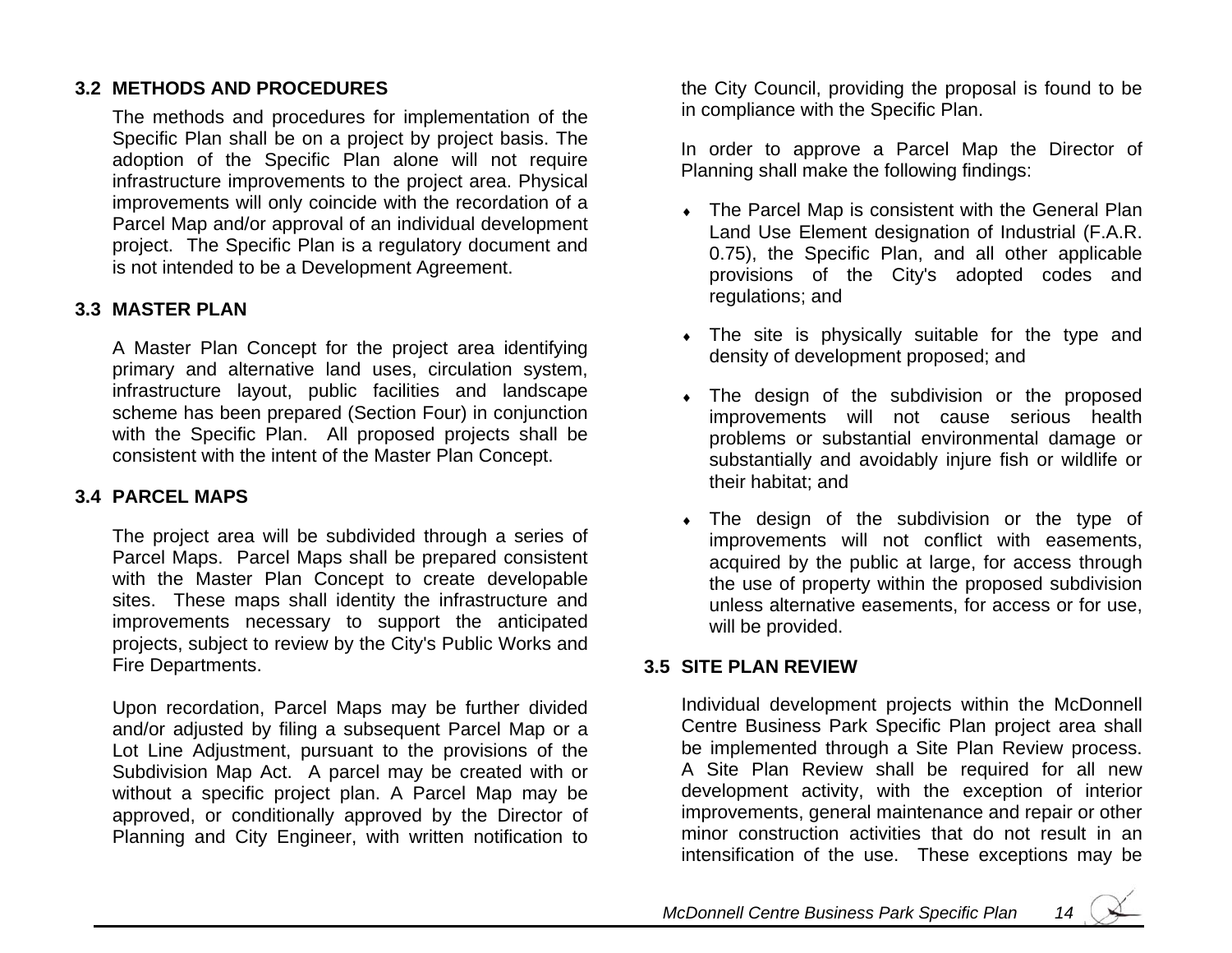subject to other Building and Public Works permits and approvals prior to commencement.

A Site Plan Review request shall be submitted to the City on a standard City application form. Prior to the submittal to the City; Boeing Company or their successors in interest may review all plans for acceptability of design, compliance with the CC&R's and Specific Plan intent.

Application to the City for a Site Plan Review shall include a narrative of the proposed activity along with preliminary development plans and drawings. The narrative shall consist of a project description identifying the intended services offered with square feet, hours and days of operation, number of employees, and other information as appropriate. Supplemental to the application submission, project plans shall be prepared including the following preliminary plans: site plan, floor plans, elevations, landscaping, grading, fencing and signage plans; other plans may be required depending on the complexity of the project. The entire parcel shall be plotted with dimensions and all pertinent data and include dimensions to the nearest intersecting public street and identify all street names. In addition, all existing and proposed physical features and structures on the s ubject property and abutting properties shall be plotted.

The application shall also in clude a legal description of the property, identification of the uses for each room on the floor plans and a list of all the building materials, and exterior colors. An application fee for this service shall be established by a separate resolution of the City Council.

The Director of Planning has the authority to approve, conditionally approve, or deny a Site Plan Review, with written notification to the City Council and City Administrator. A Site Plan Review application may also require analysis and comments from various departments of the City. In order to approve a Site Plan Review application, the Director of Planning shall make the following findings:

- $\bullet$  The request is consistent with the City's General Plan and all applicable requirements of the Municipal Code; and
- The requested activity will not be detrimental to the general welfare of persons working or residing in the vicinity nor detrimental to the value of the property and improvements in the neigh borhood; and
- The requested activity will not adversely affect the Circulation Plan (Exhibit 9); and
- The requested activity will comply with the provisions of the McDonnell Centre Business Park Specific Plan and other applicable regulations or special conditions req uired of the project.

The action of the Director of Planning s hall be final unless appealed to the Zoning Administrator by the applicant within ten calendar days of written notification. Such Appeals for a Site Plan Review shall be subject to the procedures outlined in the City's Zoning and Subdivision Ordinance.

A Site Plan Review approval shall be v alid for a period of one year. Additional one year extensions may be requested for a maximum of two years. Such an extension request must be made in writing by the original applicant, property owners, and/or authorized designee, a minimum of thirty days prior to the expiration of the current approval.

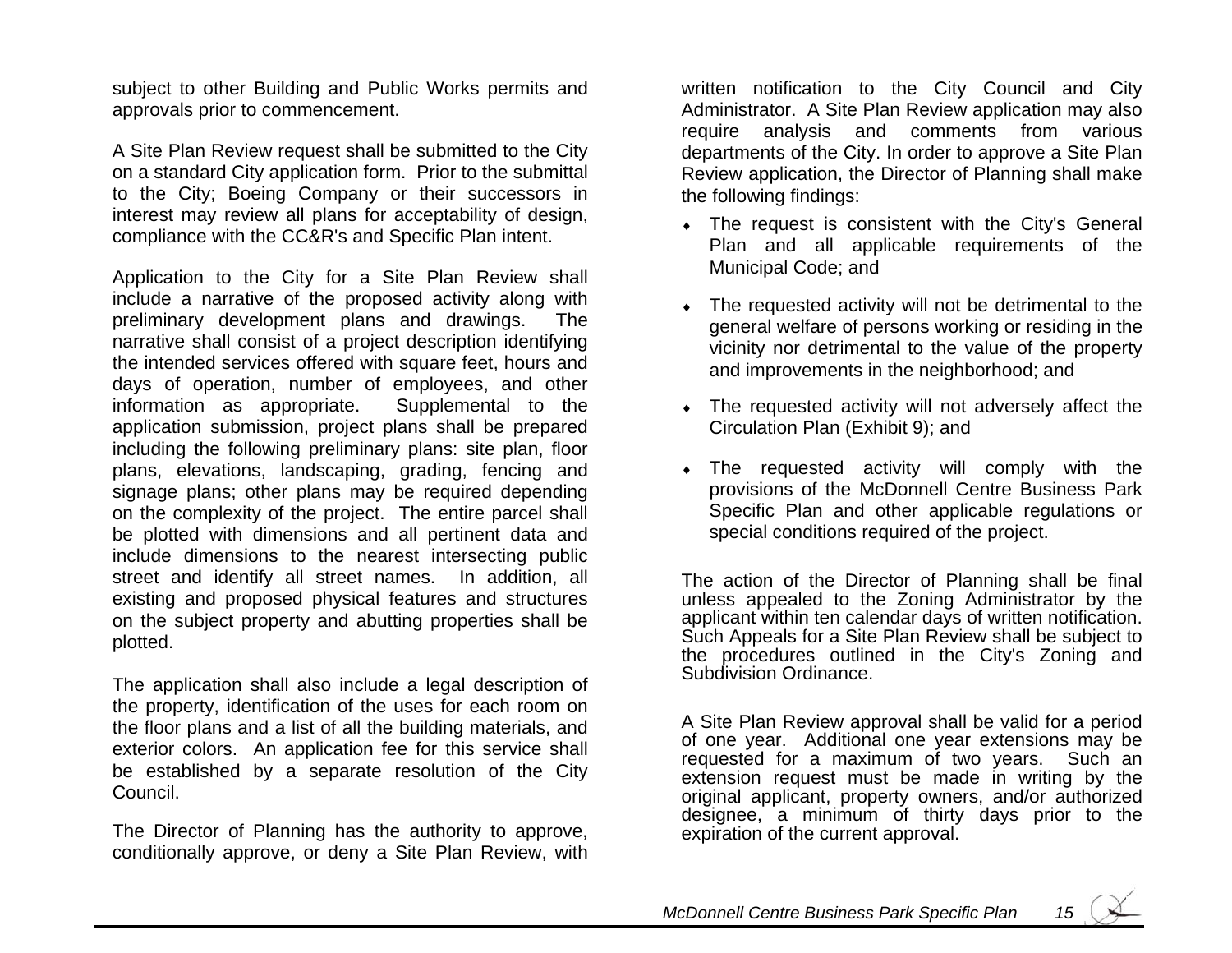

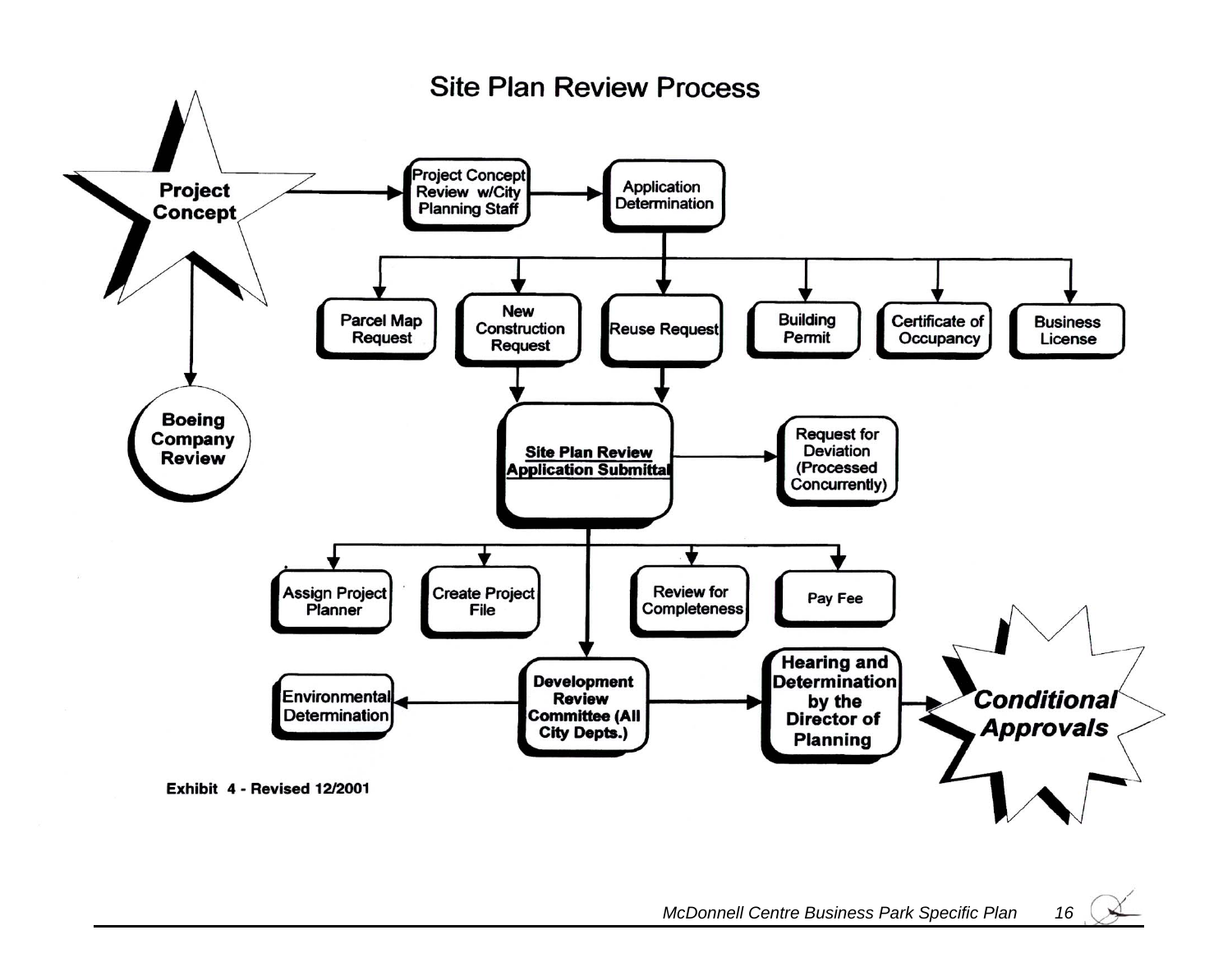If construction activity does not commence within the approval or extension period, the entitlement shall be terminated. All final decisions on site plan review proposals shall be the responsibility of the Director of Planning.

#### **3.6 REUSE/ CHANGE OF USE REVIEW**

Any proposal to reuse and/or change t he use of a previously approved and constructed development, within the project area, will be subject to additional review by the Planning Department. The additional review will follow the same procedures outlined in the Site Plan Review process. A "like for like" change of use ( i.e. office to office or light manufacturing to light manufacturing) may only be subject to the requirements for a new certificate of occupancy; however any intensification of use shall require a n ew Site Plan Review. The primary concern will be to review the project request with the E.I.R. " Trip Generation Budget" and analyze the on-sit e ratio of available parking with the anticipated number of employees. In addition any proposed physical modifications to the existing structure and/or site shall be subject to additional review and approval of the Director prior to the issuance of building permits.

#### **3.7 ENVIRONMENTAL DETERMINATION**

The extent and intensity of all anticipated development activity for the McDonnell Centre Business Park area has been identified in the Specific Plan and analyzed in Environmental Impact Report 96-1. An Addendum to EIR 96-1 addresses the Specific Plan Amendment No.1 modifications.

Development project requests consistent with the Specific Plan shall not be subject to additional

environmental review unless otherwise required by C.E.Q.A. However, the Director of Planning may request an additional environmental ass essment for unique or unusual circumstances, that have not been previously addressed in the environmental review.

The Direct or of Planning may impose environmental mitigation measures, as specified in the E.I.R., as conditions of approval on individual Site Plan Reviews. Such conditions of approval shall describe the time period and manner in which the mitigation measure must be satisfied.

#### **3.8 REQUEST FOR DEVIATION**

The McDonnell Centre Business Park Specific Plan Development Regulations (Sectio n Six) are intended to encourage projects which create an aesthetically pleasing appearance, enhance the environment, and facilitate innovative quality architectural design with an adaptation to the surrounding environment.

Deviations from the Development Regulations of the Specific Plan may be granted at the time of Site Plan Review for special circumstances and/or uniq ue architectural features. Requests for Deviation may include but are not limited to parcel size, building height, site coverage, setbacks, open s pace, parking, and landscaping. Deviation requests, up to twenty (20) percent of any single standard, may be considered by the Direct or of Planning. Deviations greater than twenty (20) percent must be approved by a Variance application before the Zoning Administrator, subject to the procedures outlined in the City's Zoning and Subdivision Ordinance. Development and construction phasing of selected provisions and features may be approved by the Director concurrent with a Site Plan